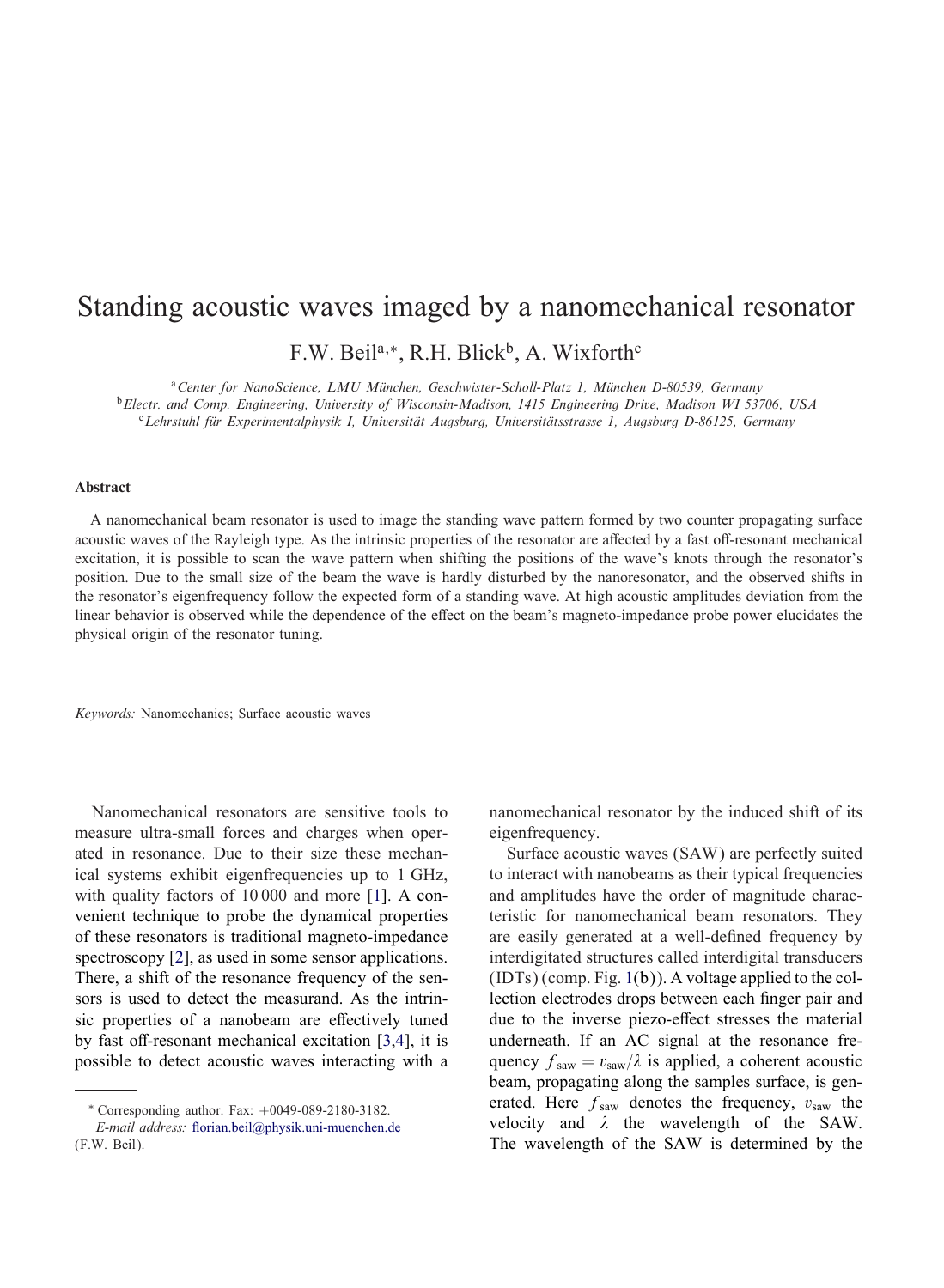<span id="page-1-0"></span>

Fig. 1. (a) Micrograph of the delayline with freely suspended beam resonators placed in the line of fire of two opposite IDTs forming a delayline. (b) Experimental setup to measure the interaction of the beam with a standing acoustic wave. The dynamic properties of the beam are probed by magneto-impedance spectroscopy, while the standing wave can be shifted along the sample by scanning the phase difference between  $IDT_1$  and  $IDT_2$ .

lithographically defined IDT finger spacing whereas the penetration depth of the SAW is of the same order as the wavelength. Two identical IDTs in series form a 'delayline', which can also be used to generate standing waves by launching counter propagating phase-locked SAW with identical frequency. In the sound path of these IDTs we place a nanomechanical beam resonator. The freely suspended beams are produced by standard techniques described in detail earlier [\[5\]](#page-4-0). In Fig. 1(a) a micrograph of the samples setup together with a close-up of the beam are shown. For the measurements presented here the beam had a length  $L \sim 3 \mu$ m, height of 200 nm and width of 300 nm. The SAW wavelength  $\lambda_{\text{saw}}$  was matched to approximately twice the length of the beam  $\lambda_{\text{sav}} = 2L$ (taking into account additional underetching of the beam's clamping points). Then the acoustic strain induced in the beam by the SAW becomes largest [\[4\]](#page-4-0). To excite and detect the resonator's motion we apply magneto-impedance spectroscopy [\[2\]](#page-4-0). This method detects motion-induced changes of the beam's impedance via the reflected RF signal at the resonator. The resonant motion is driven by the Lorentzian forces acting on the beam, when placed in a strong DC mag-



Fig. 2. (a) Magneto-impedance spectrum of the resonator's eigenmode at a driving power of Pres  $= -50$  dBm and temperature of  $4.2$  K. With decreasing magnetic field the signal disappears, proofing its mechanical origin. (b) The spectrum of the SAW shows maximum generation of acoustic power at 303 MHz. (c) The equivalent circuit model of the beam probed by magneto-impedance spectroscopy. The curve calculated from this model follows the non-Lorentzian features of the measured resonance and vields a quality factor  $Q = 3093$ .

netic field and applying an AC signal at the beam's resonance frequency  $f_0$  to the conducting layer. Typical traces for a resonator operating at 59:97 MHz are depicted in Fig.  $2(a)$ . Decreasing the magnetic field decreases the detected signal, which is an evidence for the mechanical origin of the resonance. To detect the influence of additional acoustic excitation on the beam's resonance we apply a driving signal with frequency  $f_{\text{saw}}$  to the IDTs and trace the changes in the reflected signal at the beam. The SAW passes under the freely suspended beam, coupling to its clamping points. The anchoring points of the beam have to follow the elliptic particle motion induced by the plane-polarized Rayleigh wave. As  $f_{\text{saw}}$  is considerably higher than  $f_0$  direct cross talk of the IDTs to the beam as well as cross talk of the SAW's piezoelectric fields to the conducting layer play no role when detecting at the beam's eigenfrequency. When applying two phase-locked signals of the same frequency within the IDT's bandpass to the two IDTs, a standing acoustic wave over the delayline is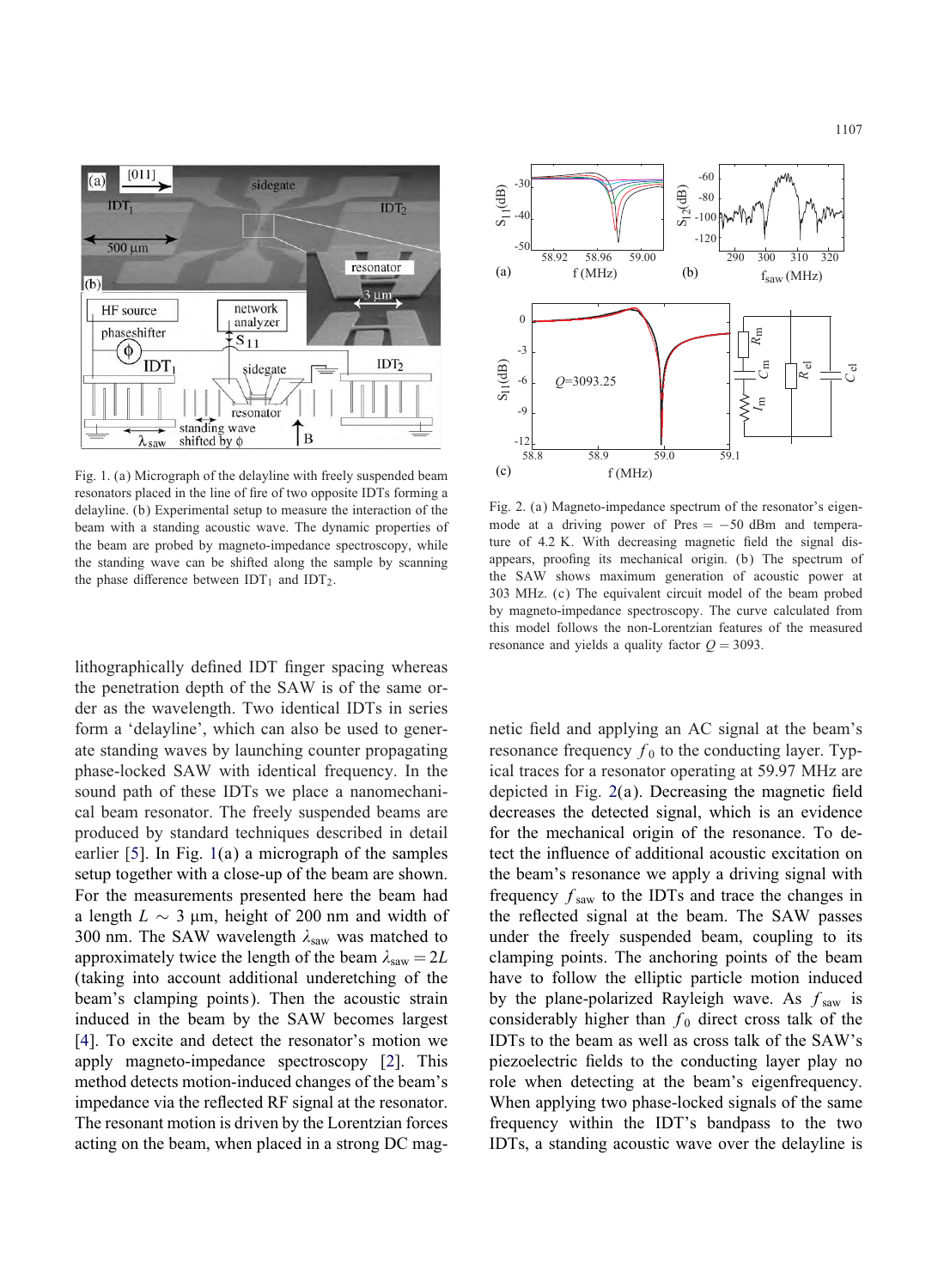<span id="page-2-0"></span>formed. By changing the relative phase between the two IDTs the standing wave pattern can be moved over the beam's region. Again the reflected signal at the beam is measured against the relative phase between the two IDTs. To characterize the SAW we measured the transmission of acoustic power over the delayline from IDT<sub>1</sub> to IDT<sub>2</sub> (comp. Fig. [1\(](#page-1-0)b)). In Fig. [2\(](#page-1-0)b) the measured bandpass of the acoustic delayline with a center frequency  $f_{\text{saw}}$  of 303 MHz is shown. The beam's resonance in Fig. [2\(](#page-1-0)a), observed as a dip in the reflected signal, shows deviations from the expected Lorentzian shape. Due to the small beam under investigation we have to take into account the electric environment in which it is embedded, and model the whole setup (comp. Fig.  $2(c)$  $2(c)$ ). The mechanical resonator is incorporated into this model by choosing an appropriate equivalent circuit [\[6\]](#page-4-0), which results in the same equation of motion as the mechanical model. For this reason, we model the beam by a series circuit of a mechanical resistance  $R<sub>m</sub>$ , capacitance  $C<sub>m</sub>$ , and inductance  $I<sub>m</sub>$ . Here  $R<sub>m</sub>$ models the inherent anelastic losses in the beam. Parallel to that an electrical resistance  $R<sub>e</sub>$  and capacitance  $C_e$  are introduced to model the losses and capacitances of the setup's wiring. The impedance of this model Z is calculated and the measured traces are fitted to the coefficient of reflection  $S_{11}$ :

$$
S_{11} = \left| \frac{Z - 50 \Omega}{Z + 50 \Omega} \right|.
$$
 (1)

In Fig.  $2(c)$  $2(c)$  we compare a fit obtained by the method described above to the measured resonance. The calculated curve closely follows the measured trace and nicely exhibits its non-Lorentzian features. When applying an acoustic load, the dynamic properties of the beam are modified [\[3\]](#page-4-0). A SAW of the Rayleigh-type propagating in the [0 1 1] direction on GaAs is plane polarized in the sagittal plane, which is defined via the x-axis in [0 1 1] direction (cf. Fig. [1\)](#page-1-0), and the y-axis perpendicular to  $x$  and the samples surface. If two counter propagating SAW with relative phase shift  $\phi$  form a standing wave the beam's clamping points have to follow an elliptic particle motion in the sagittal plane, specified by  $A_t$  and  $A_l$ , the transversal resp. longitudinal components of the SAW. The amplitude at a certain point  $x$  depends on the relative phase between driving signals at  $IDT_1$  and  $IDT_2$ . The typical



Fig. 3. (a) Shift of the resonance shown in Fig. [2\(](#page-1-0)a) by a standing acoustic wave. The phase between  $IDT_1$  and  $IDT_2$  was scanned resulting in a lateral shift of the standing wave by half a wavelength. (b) When increasing the amplitude of the standing wave we observe a non-linear deviation from the sine dependence on  $\phi$  for large SAW amplitudes. The power applied at IDT<sub>1</sub> was 2 dBm. (c) The dependence of the resonators amplitude on  $\phi$ shows features similar to the shift in eigenfrequency in (b).

SAW amplitudes are a few  $\AA$ , whereas the typical amplitudes of the beam's motion are in the same range. The fast excitation of the beam's clamping points induces stresses in the resonator which shift the eigenfrequency and internal damping of the beam [\[3,4\]](#page-4-0). This dependence on acoustic loading can be used to map the pattern of a standing acoustic wave. In Fig.  $3(a)$ we plot the modulation of the beam's resonance while scanning the relative phase  $\phi$  of the driving signals applied to the two IDTs of the delayline. The trace resembles the form of a standing wave, which laterally is swept through the beam's position. By keeping the driving power at  $IDT_1$  constant at 2 dBm and increasing the phase locked signal at  $IDT_2$  from 3 up to 23 dBm we sweep the acoustic power in the standing wave. As the acoustic coupling of  $IDT_1$  was considerably better than that of  $IDT_2$  a balance of right and left travelling SAW is achieved when applying higher driving powers at  $IDT_2$ . In Fig. 3(b) we plot the relative shift  $\Delta f_r$  of the resonator's eigenfrequency and amplitude on phase for different driving powers at  $IDT<sub>2</sub>$ . Here

$$
\Delta f_{\rm r} = \frac{f_{\phi}}{f_{\rm unloaded}},\tag{2}
$$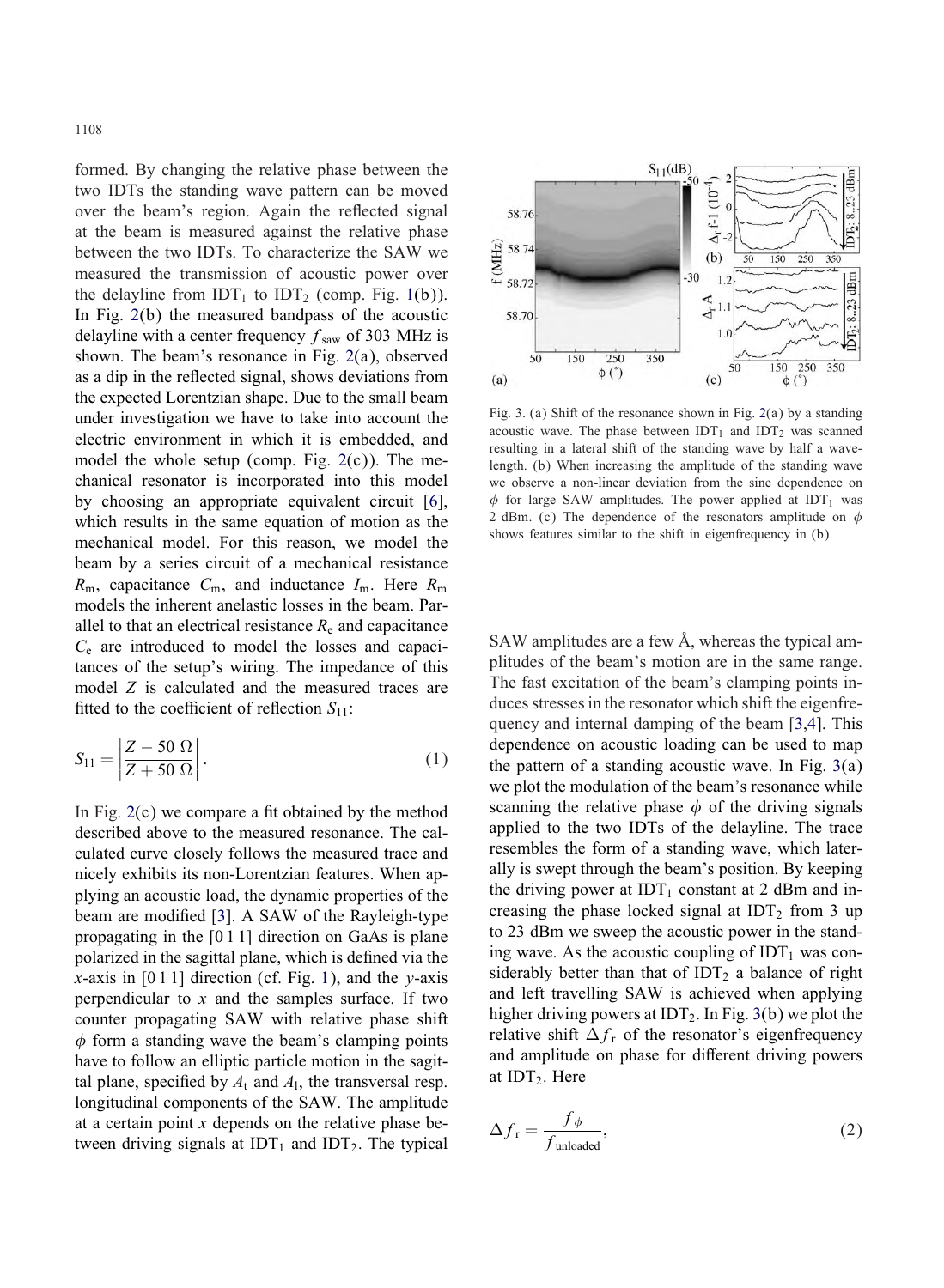where  $f_{\phi}$  is the measured eigenfrequency at relative IDT phase  $\phi$ , and  $f_{\text{unloaded}}$  is the acoustically unloaded eigenfrequency. At low amplitudes of the standing wave the shift of the beam eigenfrequency shows a sine like behavior, the expected image of the standing acoustic wave. When increasing the amplitude of the SAW we observe the maximum frequency shift to be localized around  $\phi = 300$ , whereas the curve is no longer sinusoidal. The resonator amplitude in Fig. [3\(](#page-2-0)b) exhibits a reduced amplitude for the same phase shifts  $\phi$  at which the eigenfrequency of the resonator is modified by the standing SAW. The traces obtained by this method reflect the degree of mechanical excitation for the resonator's position in a standing acoustic wave. Whenever the relative phase between  $IDT_1$ and  $IDT_2$  is adjusted such that a SAW node coincides with the beam center, a maximum effect is expected. In that case, the SAW-driven motion of the suspensions acts in opposite directions, and the SAW exerts maximum forces on the beam. Vice versa, a small effect on the resonator is expected whenever the beam center is located at a maximum of the standing wave. Here, the two clamping points move in phase and the only force acting on the nanoresonator is a rigid motion of the whole beam. The resulting acceleratory force, however, is negligible for the small mass of the beam. Two physical mechanisms could be related to the tuning of the resonators properties. It was shown that for high acoustic powers SAW effectively modulate the internal damping mechanisms in the beam thus modifying its eigenfrequency [\[3,4\]](#page-4-0). On the other hand, the fast mechanical excitation of the resonator suspensions itself can result in a modulation of the resonator's dynamic properties. This can be demonstrated, for example, by an upside down pendulum [\[7\]](#page-4-0). A fast excitation (fast compared to the pendulum's resonance frequency) of the suspension shifts the equilibrium position even to the upside-down case, where the pendulum oscillates around the usually unstable zenith of the deflection. As the induced internal damping is related to the strain in the beam, whereas the 'fast excitation effect' is related to the ratio of the resonator amplitude to the acoustic excitation amplitude, these two effects should show contrary behavior when increasing the driving power at the beam. An increased, acoustically unloaded amplitude of the resonator results in larger strain within the beam. Hence, the eigenfrequency is expected to be modified by an



Fig. 4. Dependence of the relative frequency shift on phase between  $IDT_1$  and  $ITD_2$  for different driving powers at the beam. The magnitude of the observed shift decreases with increasing resonator driving power, being evidence for a non-dissipative tuning of the eigenfrequency.

increased amplitude via SAW-induced internal damping. If this shift is caused by the fast off-resonant excitation alone, it is expected to decrease as then the ratio of the beam amplitude to the excitation amplitude drops. In Fig. 4, we plot the dependence of the observed shift in eigenfrequency on the relative phase between  $IDT_1$  and  $IDT_2$ , but this time for different applied driving powers at the beam. As the effect decreases with increasing excitation power at the beam, we conclude that the effect on the resonator's properties originate from the fast acoustic excitation of the beams suspensions.

We demonstrate the interaction between a nanomechanical resonator and a standing surface acoustic wave by shifting the wave nodes across the beam. The interaction is observed in terms of frequency shift and attenuation of the beam's resonant frequency. We probe the eigenfrequency and amplitude of the resonator by means of standard impedance spectroscopy, for which we used an equivalent circuit model. As the nanoresonator is sensitive to the acousto-mechanical excitation, its intrinsic properties like eigenfrequency and amplitude of motion directly reflect the pattern of the standing wave. We show that for relatively low acoustic power the modulation of the eigenfrequency is a consequence of the fast mechanical excitation of the beam's clamping points. At the highest acoustic powers the measured wave form deviates from a sine, which might be due to nonlinear effects mediated by the large SAW amplitudes to the resonator.